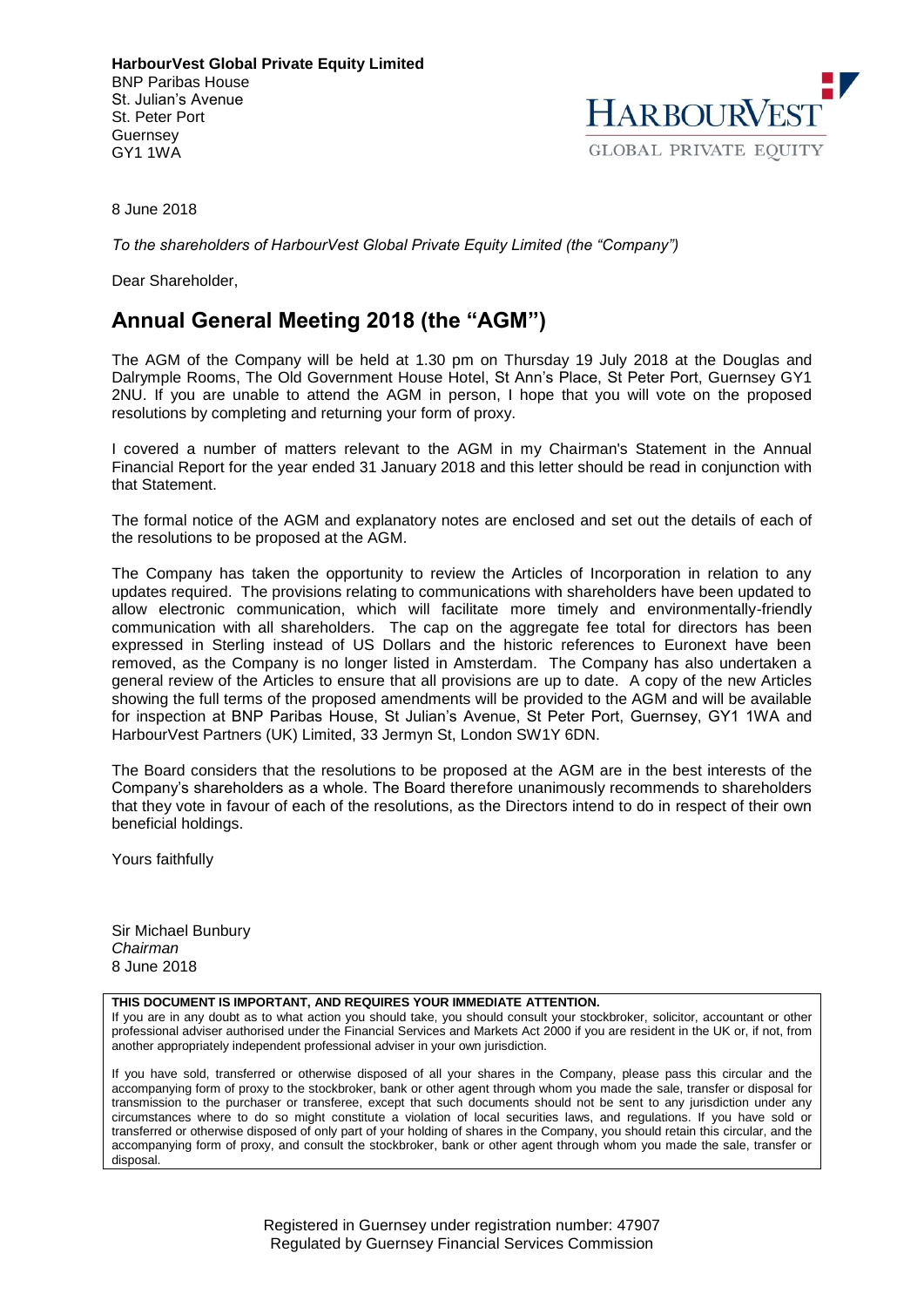# **HarbourVest Global Private Equity Limited Notice of Annual General Meeting (the "AGM")**

NOTICE IS HEREBY GIVEN THAT the AGM of HarbourVest Global Private Equity Limited (the "Company") will be held at the Douglas and Dalrymple Rooms, The Old Government House Hotel, St Ann's Place, St Peter Port, Guernsey GY1 2NU on Thursday 19 July 2018 at 1.30 pm for the following purposes:

### **Ordinary Business**

To consider and, if thought fit, pass the following as Ordinary Resolutions:

- (1) To receive the Annual Financial Statements of the Company and the reports of the Directors and Auditor for the year ended 31 January 2018;
- (2) To approve the directors' remuneration report for the year ended 31 January 2018;
- (3) To re-elect Sir Michael Bunbury as a Director of the Company;
- (4) To re-elect Ms Francesca Barnes as a Director of the Company;
- (5) To re-elect Mr Keith Corbin as a Director of the Company;
- (6) To re-elect Mr Alan Hodson as a Director of the Company;
- (7) To re-elect Mr Andrew Moore as a Director of the Company;
- (8) To elect Mr Steven Wilderspin as a Director of the Company;
- (9) To re-elect Mr Peter Wilson as a Director of the Company;
- (10)To re-elect Mr Brooks Zug as a Director of the Company;
- (11) To reappoint Ernst & Young LLP as the independent Auditor of the Company;
- (12)To authorise the Directors to agree the Auditor's remuneration.

### **Special Business**

To consider, and if thought fit, pass the following resolutions:

### *Ordinary Resolution*

- (13)That the Company be authorised, in accordance with section 315(1)(a) of the Companies (Guernsey) Law 2008 (as amended), to make market purchases (within the meaning of section 316 of the Law) of ordinary shares of no par value each ('Shares') in the capital of the Company, and to cancel such Shares or hold such Shares as treasury shares, provided that:
	- (i) the maximum number of Shares hereby authorised to be purchased shall be up an aggregate of 11,971,387 Shares or such number as shall represent 14.99% of each class of Shares in issue on the date on which this resolution is passed, whichever is less (in either case excluding Shares held in treasury);
	- (ii) the maximum price which may be paid for a Share shall be the higher of: (a) an amount equal to 105% of the average of the middle market quotations for a Share (as derived from the Daily Official List of the London Stock Exchange Plc) for the five business days immediately preceding any such purchase; and (b) the higher of the price of the last independent trade and the highest current independent bid as stipulated by Commission-adopted Regulatory Technical Standards pursuant to article 5(6) of the Market Abuse Regulation;
	- (iii) the minimum price which may be paid for a Share shall be one penny;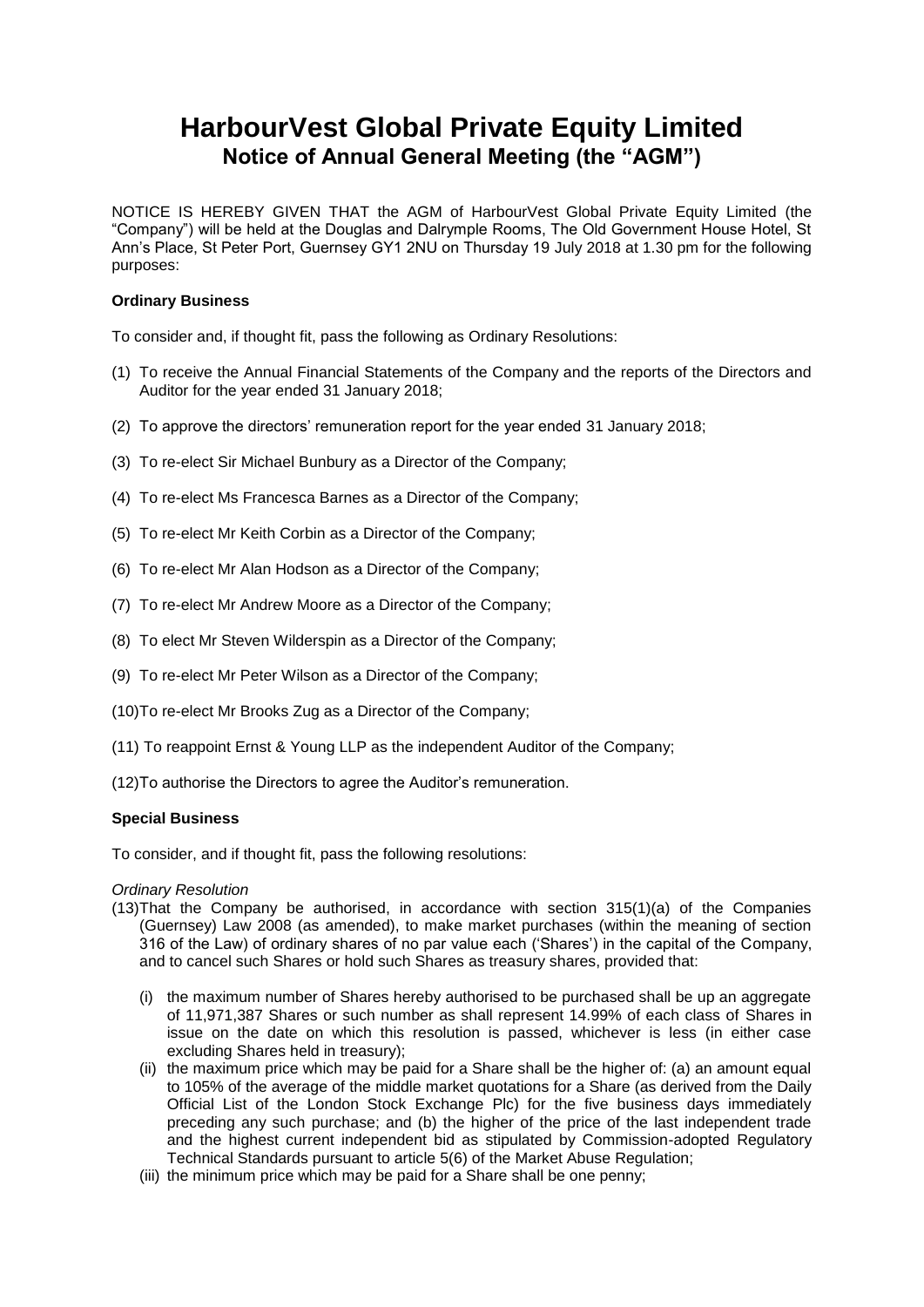- (iv) the authority conferred by this resolution, unless previously renewed, varied or revoked by the Company in general meeting, shall expire on 31 December 2019 or the date of the next annual general meeting of the Company, whichever is earlier; and
- (v) notwithstanding paragraph (iv), the Company may make a contract to purchase Shares under the authority hereby conferred prior to the expiry of such authority, which will or may be executed wholly or partly after the expiration of such authority, and may make a purchase of Shares in pursuance of any such contract after such expiry.

### *Special Resolution*

(14)To adopt the proposed articles of association in substitution for and to the exclusion of the existing articles.

BY ORDER OF THE BOARD 8 June 2018

### **Registered Office:**

BNP Paribas House St Julian's Avenue St Peter Port **Guernsey** GY1 1WA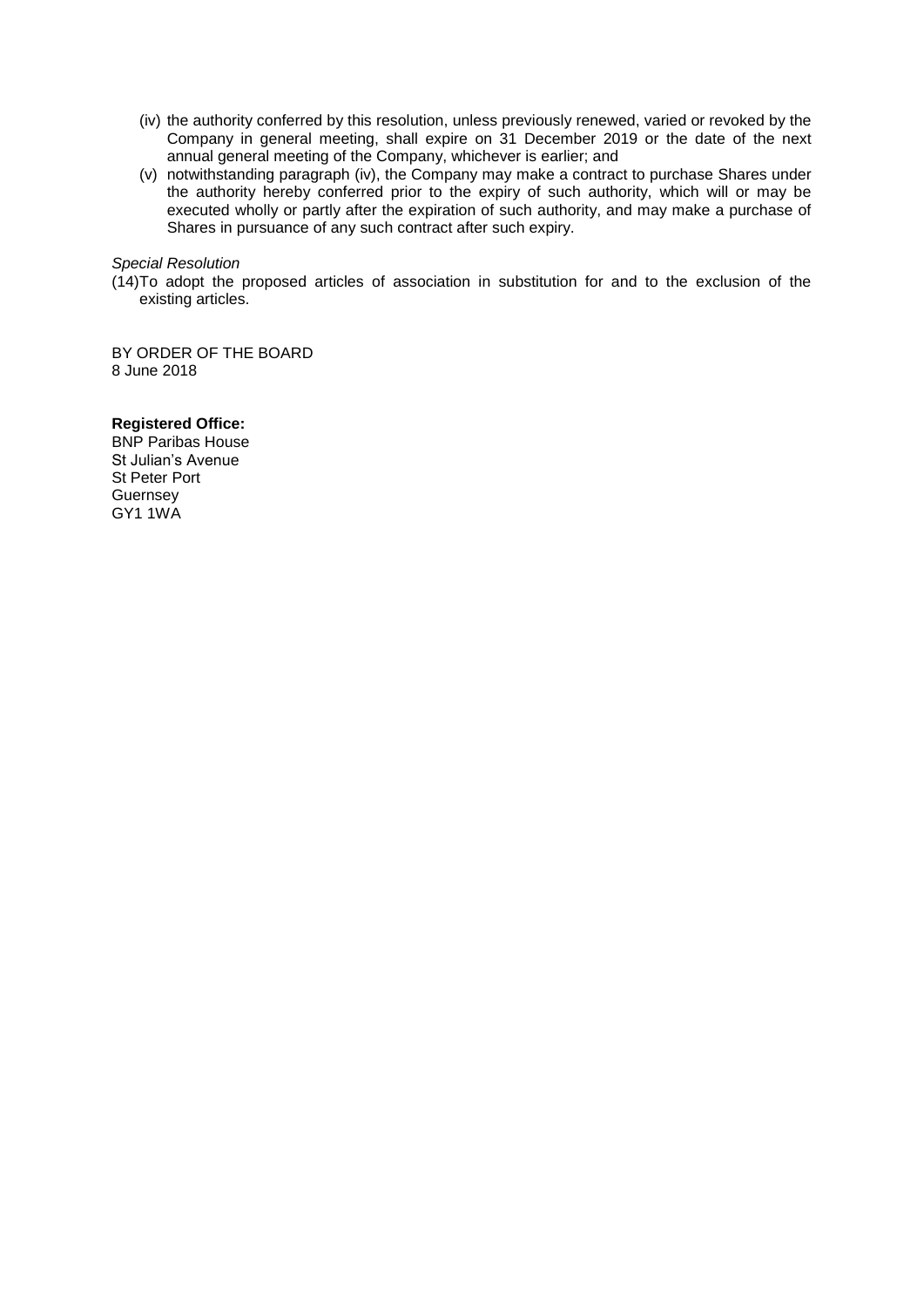### **Notes to the Notice of AGM**

Resolutions 1 to 13 are proposed as ordinary resolutions. For each ordinary resolution to be passed, more than half of the votes cast at the AGM must be cast in favour of the resolution. Resolution 14 is proposed as a special resolution. For this special resolution to be passed, more than three quarter of the votes cast for the AGM must in favour of the resolution.

#### **Voting record date**

Entitlement to attend, speak and vote at the AGM and the number of votes which may be cast thereat will be determined by reference to the register of members of the Company as at close of business on Tuesday 17 July 2018 (or, in the event that this AGM is adjourned, to the register of members of the Company at close of business two days prior to any adjourned annual general meeting). Changes to entries on the register of members after that time shall be disregarded in determining the rights of any person to attend, speak and vote at the AGM.

#### **Rights to attend, and vote**

Holders of Shares are entitled to attend, speak and vote on a show of hands or on a poll at the meeting or at any adjournment(s) thereof. On a poll holders of Shares shall have one vote for every Share held.

#### **Right to appoint proxies**

Any member entitled to attend, speak and vote at the AGM is entitled to appoint another person (who need not be a member) as his proxy to exercise all or any of his rights to attend, and speak, and to vote at the AGM. A member may appoint more than one proxy in relation to the AGM, provided that each proxy is appointed to exercise the rights attached to a different Share or Shares. A form of proxy is enclosed which, if required, should be completed in accordance with the instructions included therein.

#### **Proxies' rights to vote at the meeting**

On a vote on a show of hands, each proxy has one vote. If a proxy is appointed by more than one member, and all such members have instructed the proxy to vote in the same way, the proxy will only be entitled, on a show of hands, to vote "for" or "against", as applicable, or to withhold their vote. If a proxy is appointed by more than one member, but such members have given different voting instructions, the proxy may, on a show of hands, vote both "for", and "against" in order to reflect the different voting instructions or may demand, or join with others in demanding, a poll.

#### **Voting by corporate representatives**

Corporate representatives are entitled to attend, speak and vote on behalf of the corporate member.

#### **Receipt and termination of proxies**

To be valid, a form of proxy must be deposited, by hand or by post, at the offices of Link Asset Services, PXS, 34 Beckenham Road, Beckenham, Kent, BR3 4TU no later than 1.30 pm on Tuesday 17 July 2018. The Company will also accept forms of proxy deposited in accordance with the Company's Articles of Incorporation. A member may terminate a proxy's authority at any time before the commencement of the AGM. Termination must be provided in writing and submitted to the Company's registrar.

#### **Electronic receipt of proxies**

To appoint a proxy or to give or amend an instruction to a previously appointed proxy via the CREST system, the CREST message must be received by the Company's Registrar, Link Asset Services, under CREST participant ID RA10 by no later than 1.30 pm on Tuesday 17 July 2018. For this purpose, the time of receipt will be taken to be the time (as determined by the timestamp applied to the message by the CREST Applications Host) from which the issuer's agent is able to retrieve the message. After this time, any change of instructions to a proxy appointed through CREST should be communicated to the proxy by other means. CREST Personal Members or other CREST sponsored members, and those CREST members who have appointed voting service provider(s) should contact their CREST sponsor or voting service provider(s) for assistance with appointing proxies via CREST. For further information on CREST procedures, limitations, and system timings please refer to the CREST Manual. The Company may treat as invalid a proxy appointment sent by CREST in the circumstances set out in Regulation 35(5) (a) of the Uncertificated Securities Regulations 2001. In any case, your form of proxy must be received by the Company's Registrar no later than 1.30 pm on 17 July 2018.

#### **Attendance at the AGM**

Members who return a form of proxy or register the appointment of a proxy electronically will still be able to attend the AGM and vote in person if they so wish.

#### **Questions at the meeting**

The Directors will answer any questions raised at the AGM which relate to the business of the meeting, although no answer need be given:

(a) if to do so would interfere unduly with the preparation of the AGM or involve disclosure of confidential information;

(b) if the answer has already been given on the Company's website; or

(c) if it is undesirable in the best interests of the Company or the good order of the AGM that the question be answered.

#### **Website**

A copy of the notice of the AGM, including these explanatory notes, is available for viewing on the Company's website: www.hvpe.com

#### **Total voting rights**

The total number of voting rights in the Company in issue as at Friday 1 June 2018 (being the last practicable date prior to the publication of this Notice) was 79,862,486.